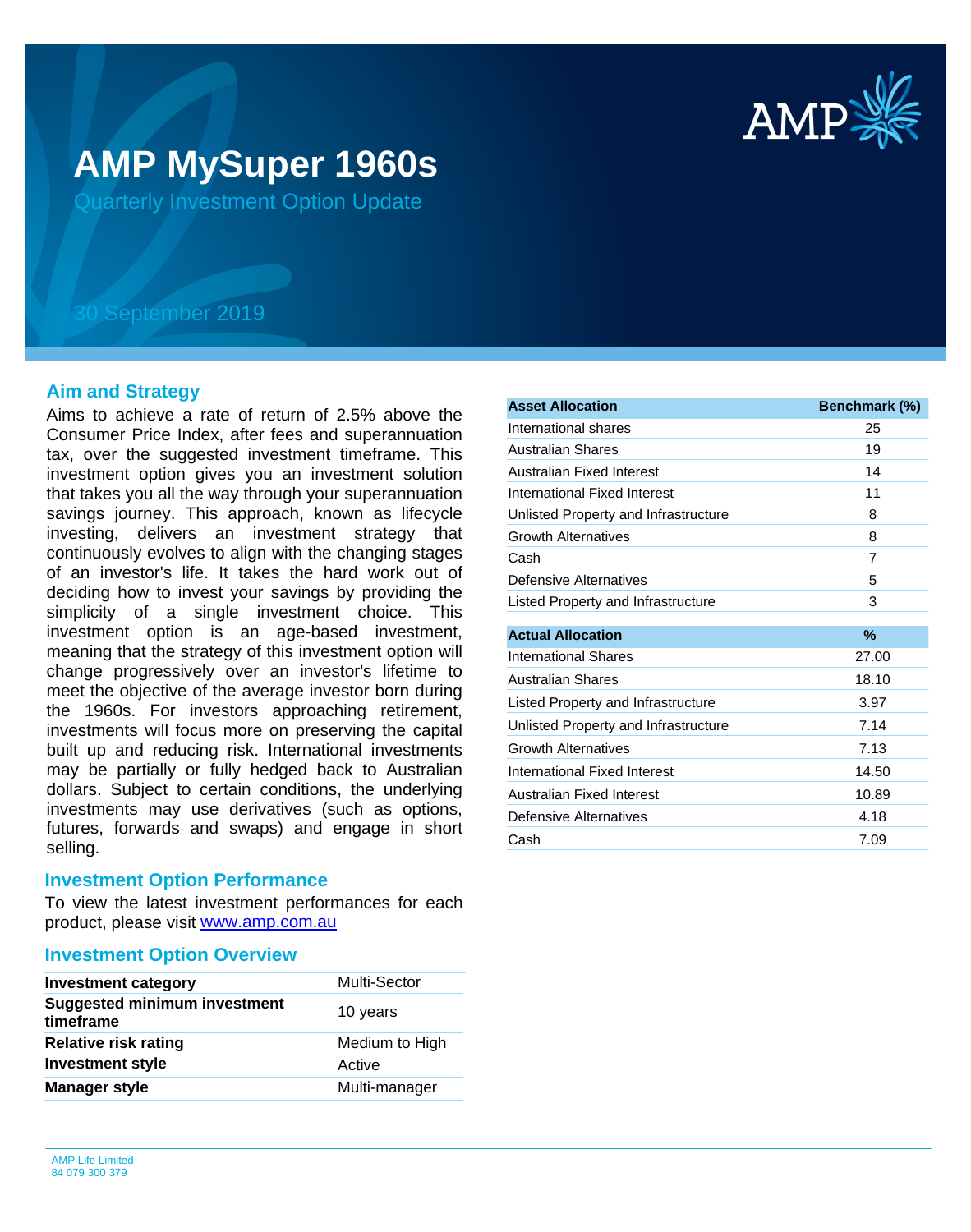## **Fund Performance**

AMP MySuper 1960s delivered a 1.9% return over the September quarter. Despite volatility during the period, gains were made in most underlying asset classes, with strong contributions from bonds as well as shares. Since inception, AMP MySuper 1960s has performed well for members with performance remaining ahead of the CPI+ target over all key time horizons.

During the quarter, market sentiment experienced both lows and highs, as the continued slowdown in global economic data and US-China tensions motivated global central banks to adopt further monetary policy easing in the form of interest rate cuts. This volatile environment supported allocations to 'safe-haven' assets, such as government bonds and credit. Lower rates also aided other yield-driven assets such as property and infrastructure, which generated modest returns. For share markets, much of the positive impact of the rate cuts was suppressed by lacklustre global economic data and uncertainties caused by the US-China trade tensions. However by quarterend, less investor pessimism saw both developed share markets and the Australian share market rebound, closing up 1.5% and 2.4% respectively.

Moving into the final quarter of 2019, we remain cautiously optimistic, as global markets face a variety of unpredictable situations. Continued concerns around the US-China trade tensions, a no-deal Brexit and slowing global growth are likely to increase recessionary risks. This, in combination with low interest rates, supports fixed income markets, although expensive valuations may limit any upside. For shares, the current environment is less supportive particularly if risks worsen. For sentiment to improve, it will take a settling of the trade tensions and an improvement in the outlook for global growth. Given this, we maintain a broadly neutral allocation across most asset classes. AMP MySuper 1960s maintains a sizeable allocation to defensive assets, which could provide protection if the economic environment worsens. Allocations to alternatives and cash should also diversify risk away from potential share market declines. Overall, returns are likely to moderate by year end.

## **Market Review**

Increasing predispositions by global central banks to become ever more accommodative during the September quarter have kept the bias on interest rates downwards, making equities relatively attractive and increasing the correlation between equities and bonds. However, the International Monetary Fund revised down its projection for global growth further during the period.

For the US-China trade dispute, which saw further escalation during the period, trust will need to be re-established between both parties at face-to-face meetings before any serious progress can be made. Until then, there is the potential for volatility to ramp-up substantially.

As was widely factored into the market, the US Federal Reserve (Fed) cut the Federal Funds Rate range by 25 basis points to 2.0-2.25% on 31 July; the first cut since the Global Financial Crisis, followed by a further cut of 25 basis points on 18 September to take the rate range to 1.75-2.0%.

In the US economy, the trade deficit continued to widen. However, as a whole, US economic data was generally benign, and the US stock market reached a record high during the quarter. There has been strong consumerrelated and business data; however, jobs growth has been somewhat sluggish, and the ISM manufacturing conditions index remains subdued. Recent retail sales have risen more than expected and small business confidence remains strong, although latest labour market indicators have been more mixed.